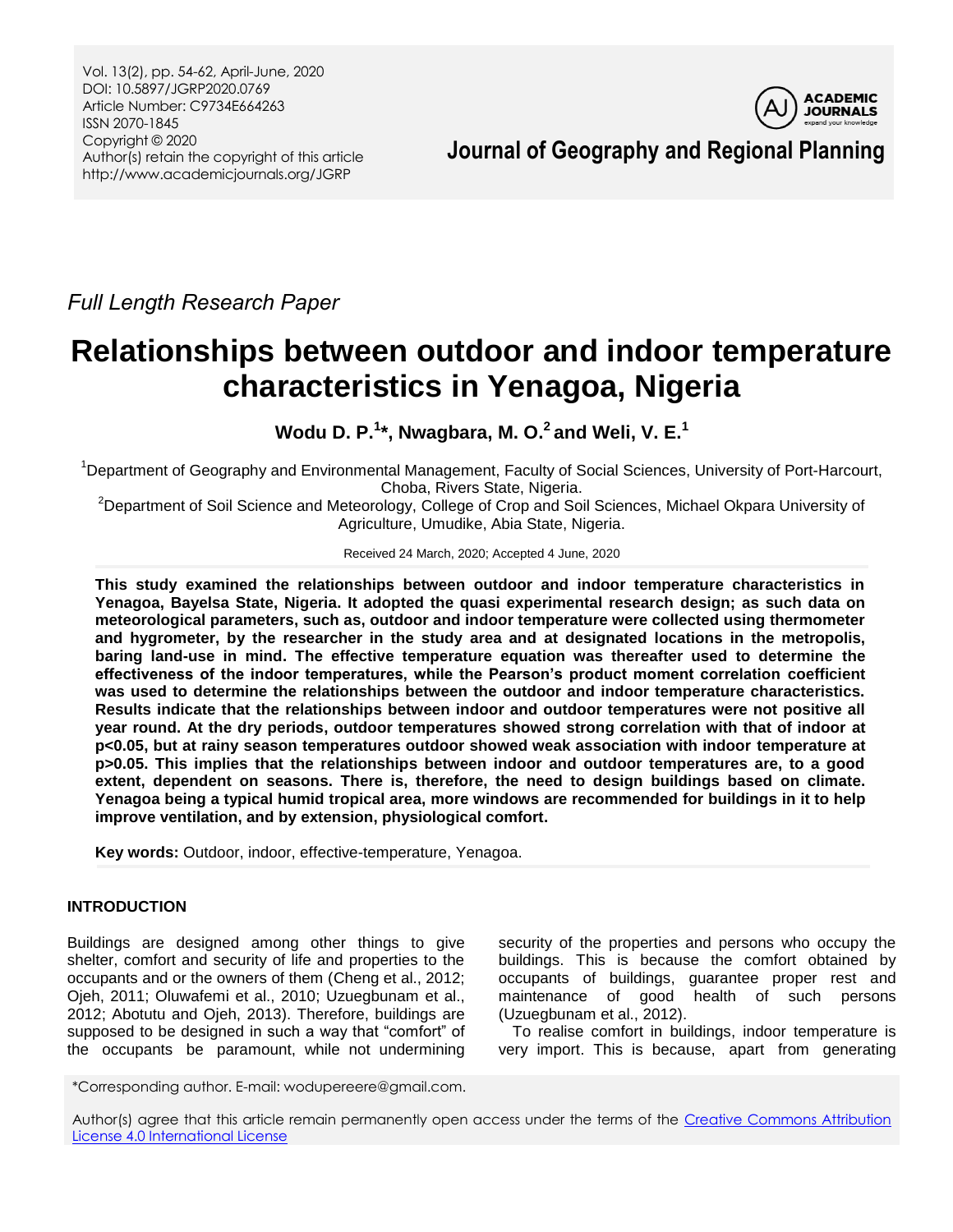comfort for the dwellers of such building, health benefits also arise from it (Barnett and Astrom, 2012; Mavrogianni et al., 2012; Nguyen et al., 2014; Ostro et al., 2010; Shaman et al., 2010; Shoji et al., 2011; Strand et al.,, 2011; Tamerius et al., 2013; Turner et al., 2012; van Noort et al., 2011; Ye et al., 2012). More recent researches (Barnett and Astrom, 2012; Mavrogianni et al., 2012) have shown that temperature indoor determines to a great extent the liveability of buildings. Uzuegbunam et al. (2012) and Abotutu and Ojeh (2013) also showed in their study that there is a great degree of association between the indoor temperature and the health quality of occupants. Apart from design issues, the climatological positioning of buildings is also very important. Where the sun rises and sets, the direction of wind and the ventilation capacity of the building are equally all important. As a result of the dangers that could emanate from poorly planned building structure, architects and builders in the developed world give adequate attention to not only the aesthetics of a building, but also to the capacity of such building to give comfort through proper ventilation, positioning (that is paying attention to the windward direction and the sun ray direction) (Uzuegbunam et al., 2012). All these are done to guarantee optimal comfort for inhabitants of buildings (Abotutu and Ojeh, 2013).

Nevertheless, we have a paradox of the above in the developing world in general and in Nigeria in particular (Abotutu and Ojeh, 2013), where development is never planned. Individuals build without consulting the town planning institutions. The architects are not in most cases consulted nor are the civil engineers. This is done by intending developers to evade the cost resulting from the services they render. Again, when the town planning officers discover buildings they never approved, it is marked for demolition, after payment of some bribes the ban is lifted and such buildings are yet constructed. Furthermore, the land rent issues and the quest of developers to maximise profit from housing rent, leads to the construction of substandard buildings. These buildings do not give any comfort to the occupants, which in turn, results in poor rest especially at nights (Barnett and Astrom 2012; Mavrogianni et al., 2012; Nguyen et al., 2014; Ostro et al., 2010), poor health (Shaman et al., 2010; Shoji et al., 2011; Strand et al, 2011) and even death (Tamerius et al., 2013; Turner et al., 2012; van Noort et al., 2011; Ye et al., 2012).

Previously, studies have looked at the interrelations, between indoor and outdoor temperature by looking at their relationships with humidity patterns (Barnett and Astrom 2012; Mavrogianni et al., 2012; Nguyen et al., 2014; Ostro et al., 2010; Arena et al., 2010). Others have looked at relationships between outdoor and indoor temperature by looking at two building types (White-Newsome et al., 2012; Arena et al., 2010). Abotutu and Ojeh (2013) attempted the characterisation of the physiologic comfort characteristics of buildings in Warri, Delta State; however the use of only the rainy periods undermines the intricate thermal comfort characteristics that may be inherent in the dry periods. More so, to the best of the researchers knowledge, there is no known work on thermal comfort in Yenagoa. This study is conducted to fill these gaps.

#### **MATERIALS AND METHODS**

The study was conducted in Yenagoa, the capital of Bayelsa State, Nigeria. It is located between latitudes 4°52' and 4°58' N and longitudes  $6^016$  and  $6^{\circ}20$  E (Figure 1). The size of the city is about 21,110km<sup>2</sup> (Google Earth, 2016). At the north, the area is bordered by Kolokuma/Opokuma Local Government Area (LGA), south by Southern-Ijaw LGA, at the west by Sagbama LGA and to the east by Ogbia LGA (Iyorakpo, 2015).

The area falls within the tropical environment that enjoys the tropical rain forest climate of Koppen's (1918) and the west equatorial climate of Strahler (1965). The climate of the state is influenced by two principal air masses, namely, Tropical Maritime Air-mass (mT) and Tropical Continental Air-mass (cT). These two air masses determine the seasons of the area, which are the wet and dry seasons respectively. Although in recent times research (Efe, 2010) has shown that climatologically speaking there is no clear cut dry season in the area as all months have an average rain fall amount of 0.25 mm. However, the anthropogenic activities in the area in recent decades which is an exodus from the discovery and mining of crude oil in the area has resulted in the emission of GHGs, deforestation, and the altering of the original climate of the study area (Efe, 2010). As a result, the building comfort characteristics in the area, is already greatly affected and if nothing is done to ameliorate the conditions, the already devastating building comfort stress will persist.

The research design employed is the experimental design. The design has also been used by Ojeh (2011). Furthermore, the primary and secondary data were utilised for the research. However the primary data were sourced from the daily reading of the wet bulb and dry bulb thermometers, air temperature, doors as well as outdoor, and humidity levels of sampled points; the secondary data were temperature, solar radiation and relative humidity data for Yenagoa accessed from the archival information of the Nigerian Meteorological Agency (NIMET). The study used stratified sampling technique to delineate the study area into 5 zones using the landuse as yardstick namely:

- (i) Residential areas
- (ii) Industrial areas.
- (iii) Commercial areas.
- (iv) Government Reserved Areas (GRA)
- (v) Mixed uses

This method of calibration has been used by Efe and Aruegodore (2003), and Ojeh (2011). About 20 neighbourhoods exist in the whole of Yenagoa (Table 1). Within each neighbourhood, all existing streets (598 in number) which are registered with the urban development authority were given identification numbers. Using systematic sampling technique, every 3rd street was picked to influence detailed survey.

The calibration in Table 1 implies that 33.33% of registered streets are sampled. After selecting the streets, 3 houses (Bungalows only) were selected based on predetermined classification of housing type (Table 2). Therefore a total of 597 houses were selected for the study (3 in every street). For the daily reading of the wet and dry bulb thermometers, the living rooms were the sample points. Digital thermometers were mounted at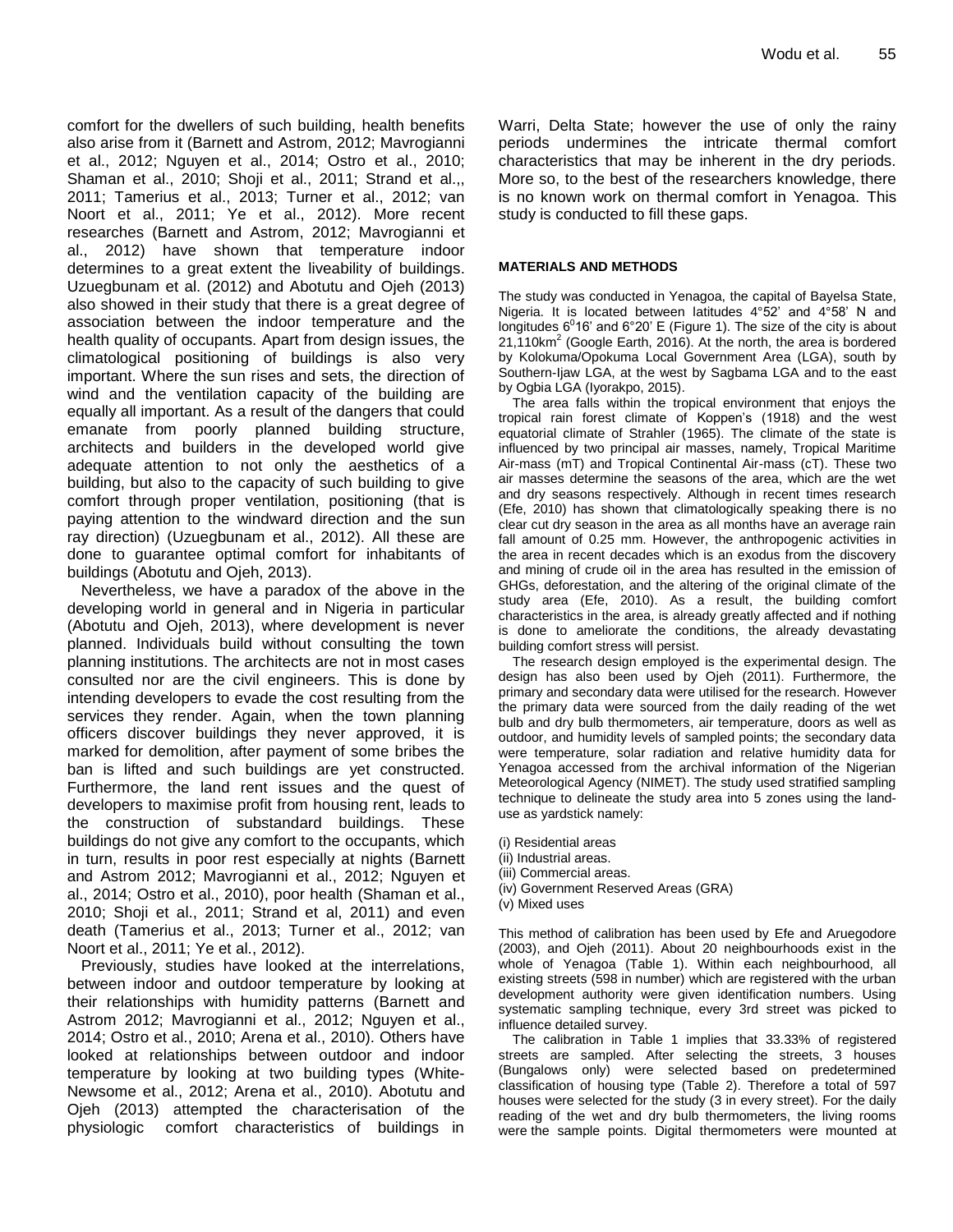

**Figure 1.** Yenagoa showing major communities.

| Table 1. Neighborhoods in the study area and the number of streets sampled. |  |  |  |
|-----------------------------------------------------------------------------|--|--|--|
|-----------------------------------------------------------------------------|--|--|--|

| <b>Zones</b> | <b>Areas</b>                                                | Number of<br><b>streets</b> | Number of<br>sampled streets | Number of houses<br>to be sampled |
|--------------|-------------------------------------------------------------|-----------------------------|------------------------------|-----------------------------------|
| A            | Agudama, Akenpai, Biogbolo, NIIT                            | 246/3                       | 82                           | 246                               |
| В            | Bayelsa-Palm, Gbarantoru, Imiringi                          | 17/3                        | 6                            | 116                               |
| C            | Tombia Round-about, Ede-Epe, Amarata, Swali, Imgbi, Ekeki 1 | 168/3                       | 56                           | 168                               |
| D            | Commissioners Qurts, Opolo, G.R.A.                          | 54/3                        | 18                           | 54                                |
| E.           | Arieta-line, Kpansia, Okaka, Igbogene                       | 113/3                       | 37                           | 113                               |
| Total        |                                                             | 598                         | 199                          | 597                               |

**Table 2.** Building types in Yenagoa.

| <b>Building type</b> | <b>Characteristic</b>                                                                                                |
|----------------------|----------------------------------------------------------------------------------------------------------------------|
|                      | Stone coated roof, parapet, Pop ceiling, window (casement, Single Hung, Bay, Awning, Arched),<br>ceramic floor tiles |
| 2                    | Long spam roofing sheets, PVC ceilings, sliding windows, ceramic/cement/rug/plastic carpet floors.                   |
|                      | Metal zinc/Asbestos roof, louvers/wooden windows, cement/terrazzo floor, asbestos ceilings                           |

1.5 m (5 ft) above the floor for the purpose of uniformity and a scientific approach to data acquisition. Again the standard has been suggested by World Meteorological Organization (WMO). This method has been used by Ojeh (2011) and reasonable success was realised. The dwelling units were divided into those that have air conditioning systems (AC) and naturally ventilated buildings (without fans or air conditions). The primary distinction between the building types was that the non-ventilated buildings have no mechanical air-conditioning. Thus, natural ventilation occurs through detachable windows and doors that are directly controlled by dwellers. Three types of housing units as described in Table 2, were picked from every zone (A-E) based on availability and population of households.

Hygrometer (dry bulb and wet bulb thermometer), maximum and minimum thermometer, digital anemometer (Figure 2), and wind vane (Figure 3) were used to collect primary data on climate. The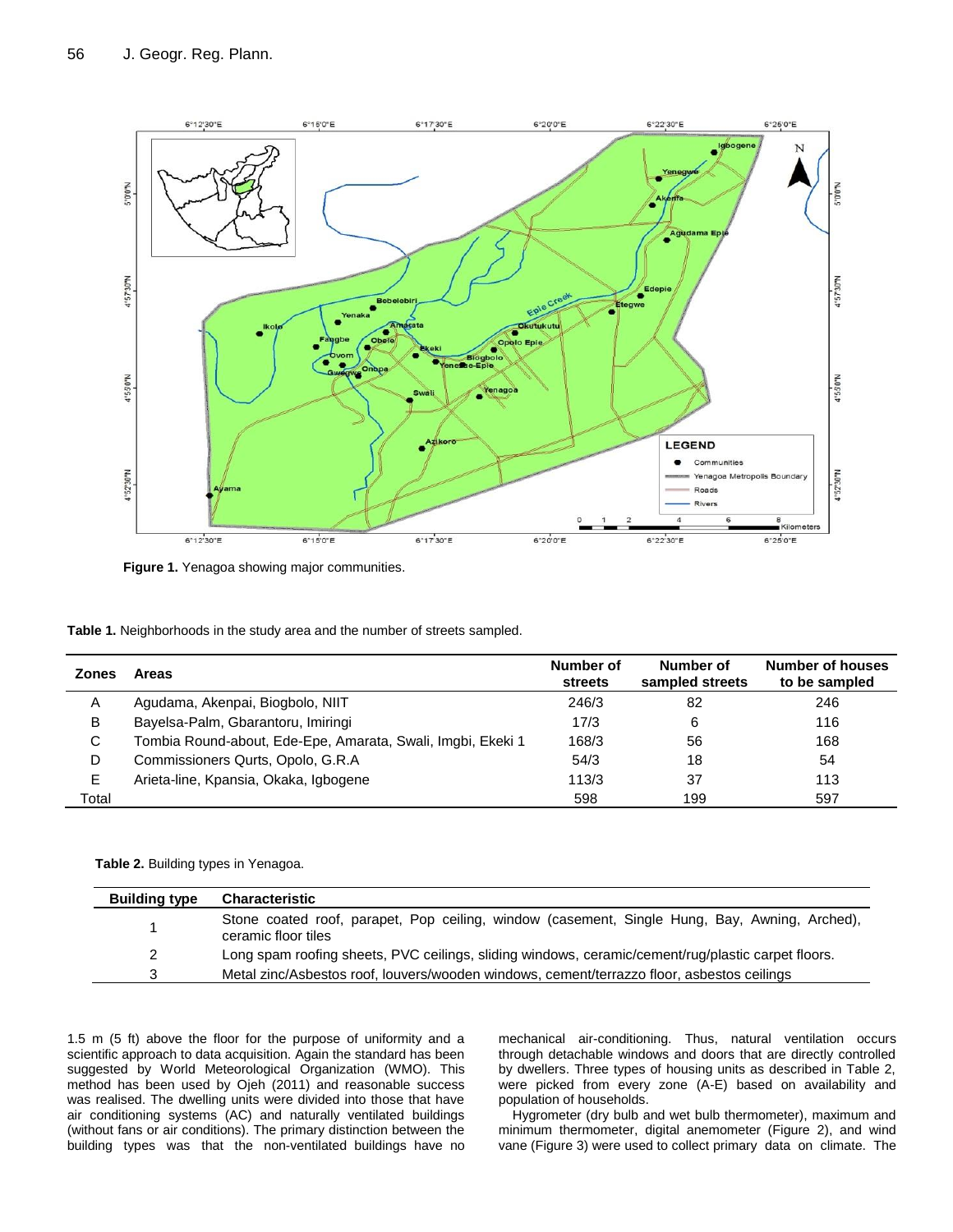

**Figure 2.** Digital anemometer.



**Figure 3.** Digital wind vane.

traditional way to measure humidity is a two-step process: both wet bulb and dry bulb temperatures are obtained, and then converted to relative humidity using a psychometric chart. The maximum and minimum thermometers measure the air temperature. The measurement techniques involved mounting the thermometers at 5 feet (1.5 m) above the floor level on the north facing wall of living rooms in all the sampling areas. Before the readings of the hygrometer and the maximum and minimum thermometer were done in all sample points, the instruments were made to stay for 5 min, a time-frame within which the instruments adapts to the climatic condition (s) of the particular sample point. This condition is known as the process of standardization of the instrument. This process has been applied by Efe (2006) and was effective. The outdoor temperature reading were taken outside the dwelling premises with the same instrument used for taking the indoor readings also observing the standardization process to get accurate records without any direct contact with the radiation of the sun (by constructing a lookalike of Stevenson screen). The measurement of weather parameters for both indoor and outdoor records was carried out at climatological hours (00:00 h, 6:00 h, 12:00 h, and 18:00 h) as also specified below and for a period of one year. The effective temperature index (ET) (see equation 1) was used to determine the comfort level of the dwelling units as suggested by Ayoade (2004).

$$
ET=0.4 (Td+Tw) + 4.8 \tag{1}
$$

Hence, an ET value of 18.9°C or below indicates cold stress, while an ET value of above 25.6°C indicate heat stress (Ayoade, 2004; Ojeh, 2011). The temperature data were analysed using Pearson's product moment correlation coefficient (PPMC). The PPMC is given by the following formula (Ware et al., 2013):

$$
r = \frac{n(\Sigma xy) - (\Sigma x)(\Sigma y)}{\sqrt{\left[n\Sigma x^2 - (\Sigma x)^2\right]\left[n\Sigma y^2 - (\Sigma y)^2\right]}}
$$
\n(2)

Where n is number of observation,

∑ is summation,

X is independent variable 1 (indoor temperature)

Y is dependent variable 2 (outdoor temperature)

The PPMC analysis was carried out in the IBM/SPSS v 22 environment.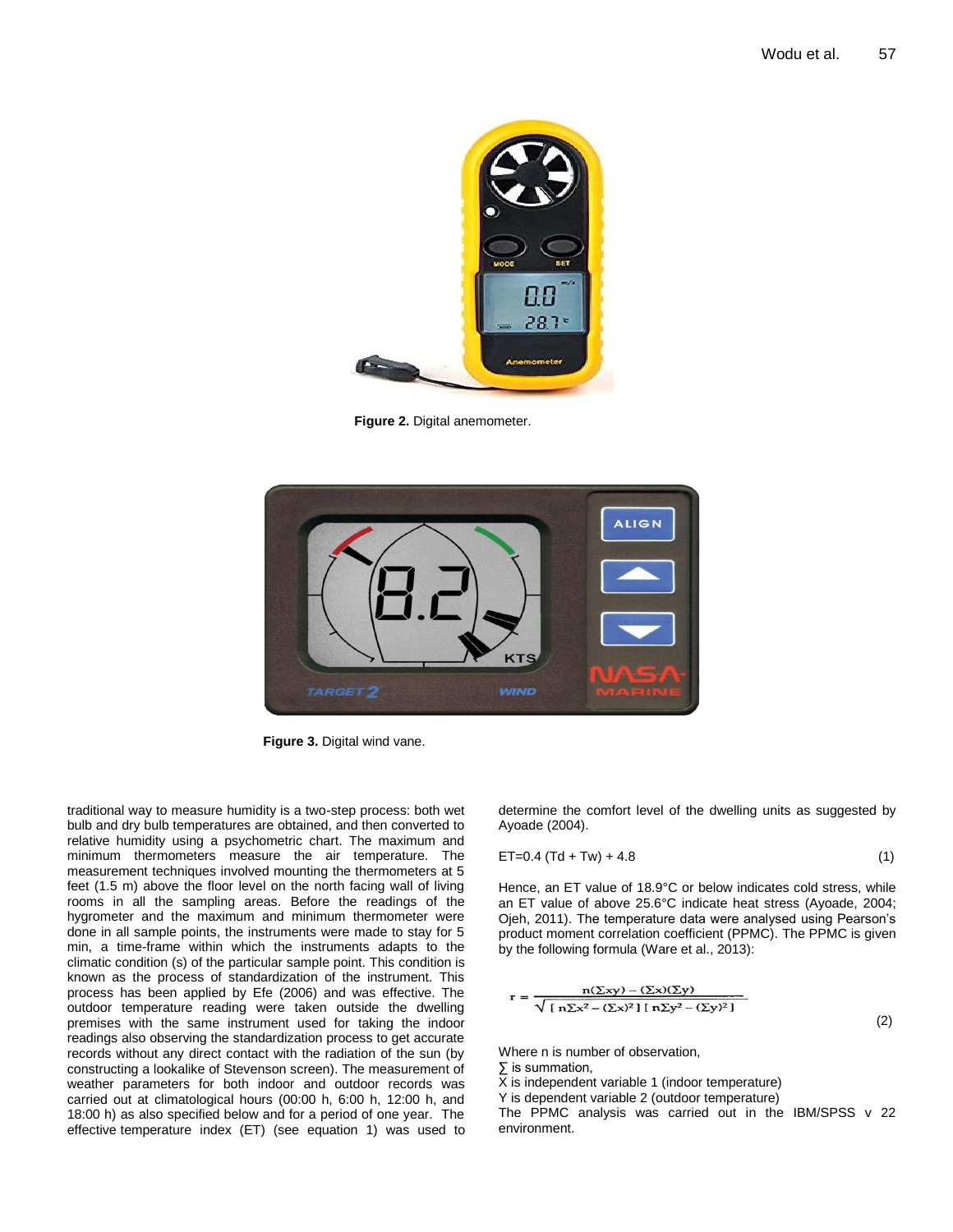**Table 3.** Average annual weather characteristics in Yenagoa.

| DB           | WB              | RH         | WŊ | WSP        | emp         | -- - - - - -<br>наг |
|--------------|-----------------|------------|----|------------|-------------|---------------------|
| າາ າ<br>ے.ےر | $\circ$<br>∠ ∪. | റററ<br>ט.ט | 95 | ∼ ∼<br>ບ.ບ | Q<br>ن. ا ۲ | 208.25              |

DB: Dry bulb temperature; WB, Wet bulb temperature; RH, Relative humidity; WD, Wind direction; WSP, Wind speed; temp, Mean temperature.

**Table 4.** Relationships between indoor and outdoor temperatures.

|                 | Indoor/outdoor temperature correlations |            |            |                        |                                  |  |  |
|-----------------|-----------------------------------------|------------|------------|------------------------|----------------------------------|--|--|
| Land-use types  | Annual                                  | Dry period | Wet period | With Air cooling units | <b>Without Air cooling units</b> |  |  |
| Residential (r) | 0.60                                    | 0.81       | 0.32       | 0.26                   | 0.75                             |  |  |
| Sig             | 0.00                                    | 0.00       | 0.18       | 0.32                   | 0.00                             |  |  |
| Industrial (r)  | 0.56                                    | 0.76       | 0.39       | 0.17                   | 0.91                             |  |  |
| Sig             | 0.00                                    | 0.00       | 0.14       | 0.10                   | 0.00                             |  |  |
| Commercial (r)  | 0.78                                    | 0.79       | 0.25       | 0.41                   | 0.82                             |  |  |
| Sig             | 0.00                                    | 0.00       | 0.11       | 0.03                   | 0.00                             |  |  |
| GRA (r)         | 0.59                                    | 0.76       | 0.34       | 0.23                   | 0.68                             |  |  |
| Sig             | 0.00                                    | 0.00       | 0.06       | 0.08                   | 0.00                             |  |  |
| Mixed (r)       | 0.64                                    | 0.81       | 0.44       | 0.18                   | 0.83                             |  |  |
| Sig             | 0.00                                    | 0.00       | 0.05       | 0.17                   | 0.00                             |  |  |

## **RESULTS**

Table 3 presents the average annual weather characteristics in the study area. The average dry bulb temperature in the table is 32.2°C, while the wet bulb temperature is 23.8°C. The relative humidity is seen to be 83.3% while the wind direction is 195° (South west in orientation). Mean temperature is 27.9°C and rainfall is 208.25 mm. The reflection of the data is that the environment is a tropical type.

In Table 4, the relationships between the indoor and outdoor temperature is displayed. In the table, the relationship between the indoor and outdoor temperature for the whole period of investigation shows that there is generally significant relationships between the indoor and outdoor temperature characteristics in the area at p<0.05, although the commercial environment showed a higher relationship with an r value of 0.78. This is misleading, considering what happened in the wet period where all the correlation values for the indoor and outdoor temperatures in the land-uses were generally low and did not reach significance at p<0.05 except that of the mixed land use that was  $r - 0.44$  at  $p \le 0.05$ .

However, in the dry period the relationships between the outdoor and indoor temperature were significant at p<0.05 for all land uses. Nevertheless, the mixed landuse and the residential land use posted higher r values of 0.81 respectively. Conversely, indoor and outdoor temperature in the dwelling units with air conditioner did not have significant relationships at p<0.05 in all the land uses, except for the commercial land use which had an r value of 0.41 at p<0.05. Furthermore, the dwelling units without air conditioner, all showed significant correlation between the indoor and outdoor temperatures for all land uses, although at varying magnitudes. Characteristically, the industrial area posted higher correlation value of r, 0.91 at p<0.05; which is followed by the commercial and mixed land uses with r values of 0.82 and 0.83 respectively.

In Table 5, the thermal comfort characteristics of the dwelling units were computed using the effective temperature equation. In the table for the residential land use, the annual value showed that the effective temperature was normal for the residential area with *ET*  value of 24.5°C, the dry period posted *ET* value of 26.01°C which signifies heat stress. The wet period was normal for the residential area with *ET* value of 18.9°C and the dwelling units with AC posted *ET* value of 19.2°C which is normal effective temperature. The same cannot be said for the dwelling units without AC in the area which had an effective temperature value of 26.1°C implying that there is heat stress in the residential area.

In the industrial land use, the annual value showed that the effective temperature was not normal for the industrial area with *ET* value of 26.2°C, the dry period posted *ET*  value of 27.9°C which signifies heat stress. The wet period was normal for the industrial area with *ET* value of 20.1°C and the dwelling units with AC posted *ET* value of 19.3°C which is normal effective temperature. The same cannot be said for the dwelling units without AC in the industrial land use which had an effective temperature value of 28.1°C, implying that there is heat stress in the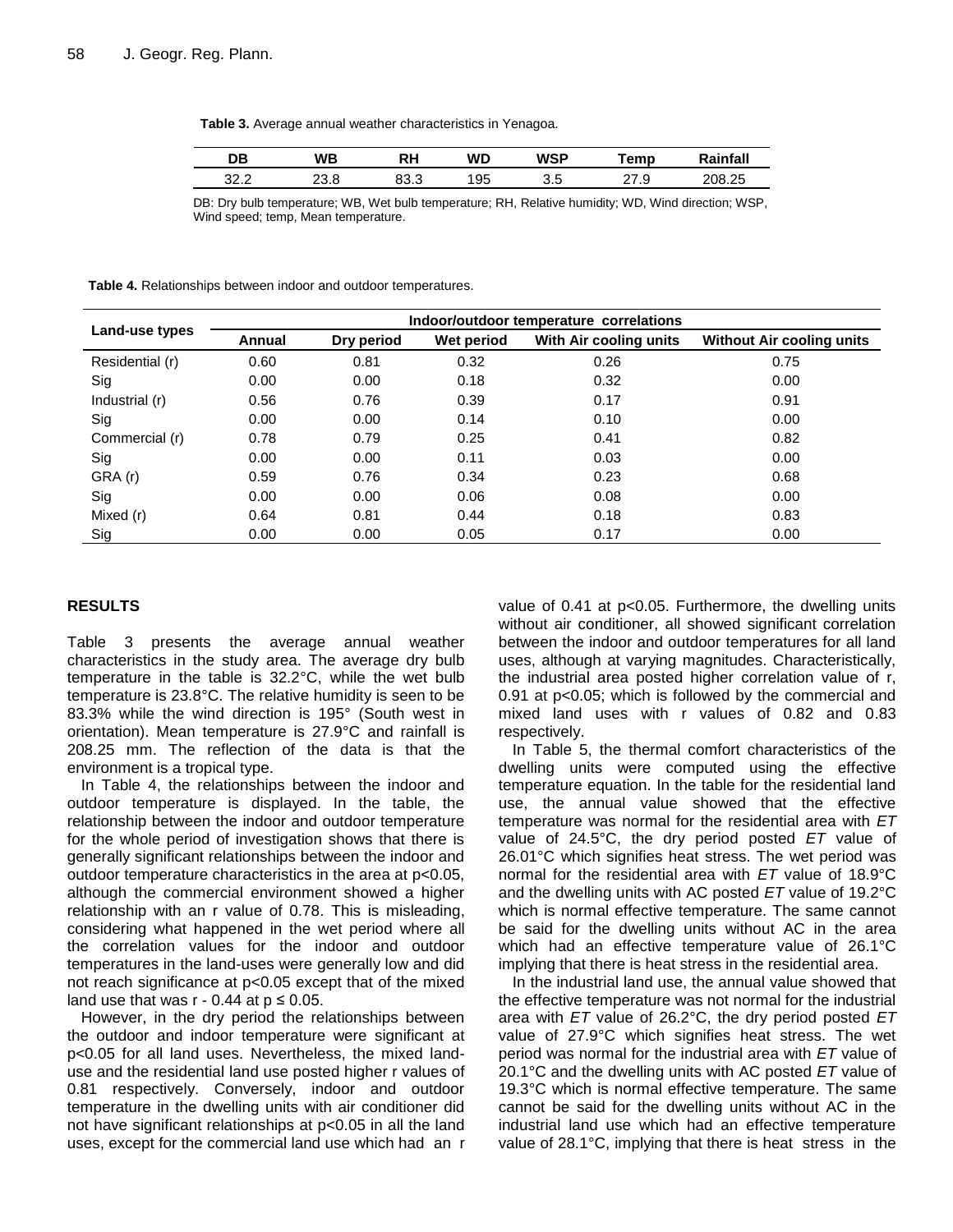| Land-use         | Indoor effective temperatures (°C) |            |            |                        |                           |
|------------------|------------------------------------|------------|------------|------------------------|---------------------------|
| types            | Annual                             | Dry period | Wet period | With Air cooling units | Without air cooling units |
| Residential (ET) | 24.51                              | 26.01      | 18.92      | 19.26                  | 26.12                     |
| Industrial (ET)  | 26.26                              | 27.90      | 20.15      | 19.39                  | 28.1                      |
| Commercial (ET)  | 27.02                              | 27.31      | 19.50      | 20.01                  | 27.52                     |
| GRA (ET)         | 25.68                              | 25.78      | 18.73      | 19.75                  | 25.83                     |
| Mixed (ET)       | 26.05                              | 26.91      | 20.64      | 20.64                  | 26.64                     |

**Table 5.** The effective temperature characteristics in the different land-uses of the study area.

ET signifies effective temperature.

**Table 6.** Relationships between indoor and outdoor temperatures and the effect temperature characteristic based on building types.

| <b>Periods</b><br>in.<br>the |                 |       |       |       |  |
|------------------------------|-----------------|-------|-------|-------|--|
| year                         |                 | 1     | 2     | 3     |  |
| Annual                       | RI&O            | 0.89  | 0.84  | 0.91  |  |
|                              | ET              | 28.91 | 27.34 | 26.01 |  |
|                              |                 |       |       |       |  |
| Dry period                   | <b>RI&amp;O</b> | 0.71  | 0.83  | 0.87  |  |
|                              | ET              | 29.04 | 27.08 | 26.95 |  |
|                              |                 |       |       |       |  |
| Wet period                   | <b>RI&amp;O</b> | 0.54  | 0.49  | 0.63  |  |
|                              | ET              | 27.08 | 26.2  | 25.34 |  |
|                              |                 |       |       |       |  |

Type 1: Stone coated roof, parapet, Pop ceiling, window (casement, Single Hung, Bay, Awning, Arched), ceramic floor tiles; Type 2: Long spam roofing sheets, Polyvivyl chloride (PVC) ceilings, sliding windows, ceramic/cement/rug/plastic carpet floors. Type 3: Metal zinc/Asbestos roof, louvers/wooden windows, cement/terrazzo floor, asbestos ceilings; ET signifies Effective temperature; RI&O implies relationship between indoor and outdoor temperature.

industrial area. As for the commercial land use, the annual value showed that the effective temperature was not normal for the with *ET* value of 27.0°C, the dry period posted *ET* value of 27.3°C which signifies heat stress. The wet period was normal for the industrial area with *ET*  value of 19.5°C and the dwelling units with AC posted *ET* value of 20.0°C which is normal effective temperature. The same cannot be said for the dwelling units without AC in the commercial land use which had an effective temperature value of 27.5°C implying that there is heat stress in the commercial area.

In the government reservation area, the annual value showed that the effective temperature was not normal for the with *ET* value of 25.68°C, the dry period posted *ET*  value of 25.78°C which signifies heat stress. The wet period was normal for the area with *ET* value of 18.7°C and the dwelling units with AC posted *ET* value of 19.75°C which is normal effective temperature. The same cannot be said for the dwelling units without AC in the GRA land use which had an effective temperature value of 25.8°C, implying that there is heat stress in the GRA.

Furthermore, in the mixed land uses, the annual value showed that the effective temperature was not normal with *ET* value of 26.05°C, the dry period posted *ET* value of 26.91°C which signifies heat stress. The wet period was normal for the area with *ET* value of 20.64°C and the dwelling units with AC posted *ET* value of 20.64°C which is normal effective temperature. The same cannot be said for the dwelling units without AC in the mixed land use which had an effective temperature value of 26.64°C implying that there is heat stress in the mixed land use.

Table 6 reveals the relationships between the outdoor and indoor temperature and the effective temperatures reached in relation to the calibrated building types. For the annual epoch, the r value between the indoor outdoor temperatures for the building type 1 is 0.89 and an effective temperature for the building type is 28.9°C which is higher than that of building type 2, with r value of 0.84 and an *ET* value 27.34°C. In the building type 3, r value is 0.91 and the *ET* value of 26.1°C was realised.

In the dry period, the r value between the indoor outdoor temperatures for the building type 1 is 0.71 and an effective temperature for the building type is 29.04°C which is higher than that of building type 2, with r value of 0.83 and an *ET* value 27.08°C. In building type 3, r value is 0.87 and the *ET* value of 26.95°C was realised.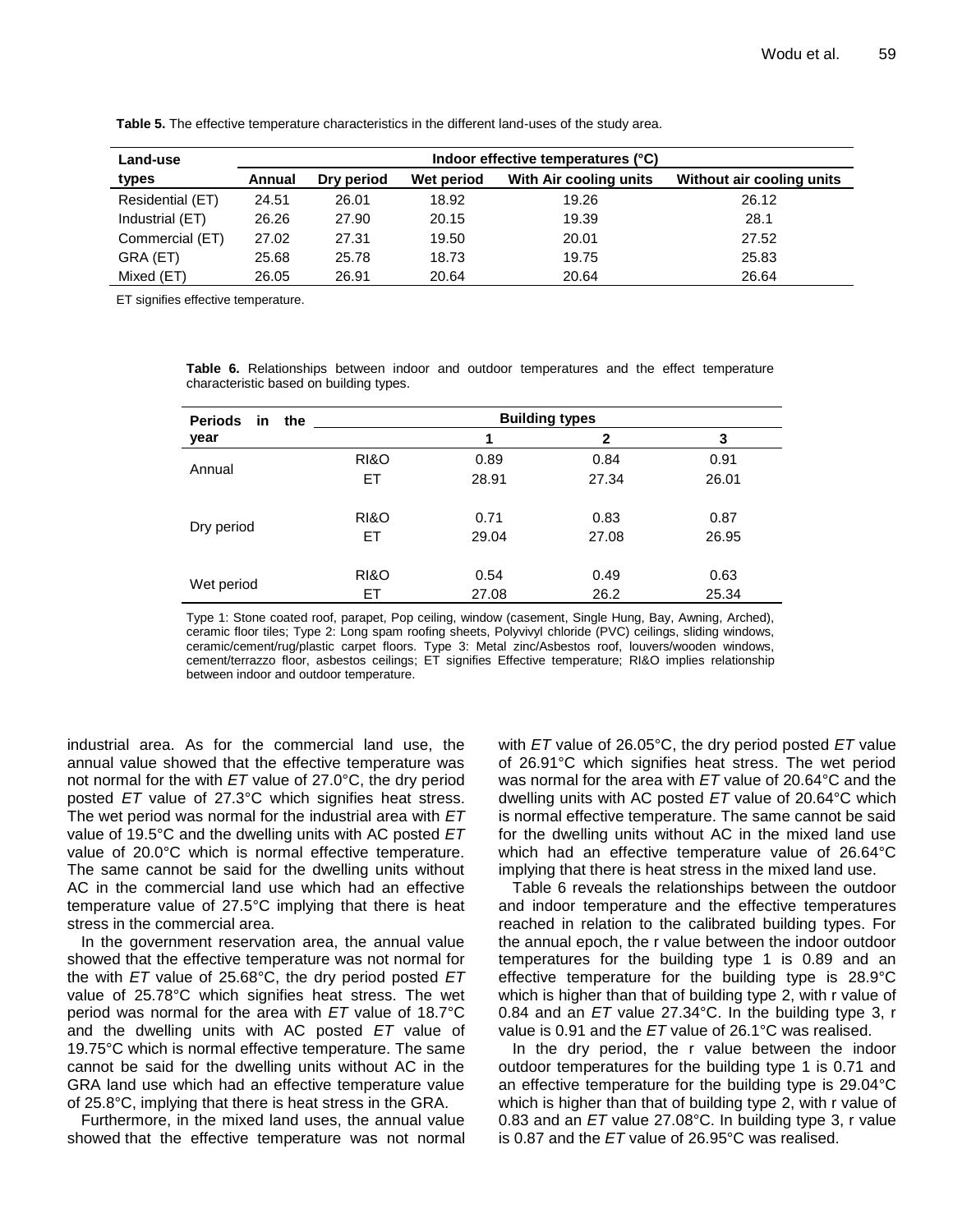However, wet epoch, the r value between the indoor outdoor temperatures for building type 1 is 0.54 and an effective temperature for the building type is 27.08°C which is higher than that of building type 2, with r value of 0.49 and an *ET* value 27.08°C. In the building type 3, r value is 0.63 and the *ET* value of 25.34°C was realised.

## **DISCUSSION**

The relationships between the indoor and outdoor temperature characteristics for the whole period investigated revealed that there is generally significant relationship at p<0.05, although the commercial environment showed a higher relationship with an r value of 0.78. The reason for this is not farfetched, as the commercial environment is expected to be hotter as a result of the anthropogenic activities which are constantly carried out in the area. Therefore, outdoor temperatures are expected to affect the indoor temperature in such environment. However, in the wet period the rains encourage the locking of windows and the use of indoor gadgets that could increase the indoor temperature and alter relationships between the outdoor and indoor temperatures. This finding corresponds with that of Uzuegbunam et al. (2012) and Abotutu and Ojeh (2013); that also observed that the relationships between outdoor and indoor temperature were poorly relates in the rainy periods and highly related at the dry periods of the year. However, the study finding varies with that of Arena et al. (2010), who observed a high and significant relationship between indoor and outdoor temperatures even in the rainy period.

However, in the dry period the relationships between the outdoor and indoor temperature were significant at p<0.05 for all land uses. Nevertheless, the mixed landuse and the residential land use posted higher r values of 0.81 respectively. This may be as a result of altered temperature due to anthropogenic activities there and the presence of few vegetal covers. Not only that, the openings (windows, doors) in the dwelling units are so small due to space constrain and the quest to make more money from land rent. Conversely, indoor and outdoor temperature in the dwelling units with air conditioner did not have significant relationships at p<0.05 in all the land uses, except for the commercial land use which had an r value of 0.41 at p<0.05. It is a known fact that, the air conditioning units actually ameliorate hot conditions. However, whether that influences the outdoor temperature of the houses without AC is a phenomenon this current study has not ascertained. Nevertheless, Ojeh (2011) identified in his study that, the use of AC, as coolant in indoor environments does not only consume energy but also releases GHGs into the environment, thereby raising temperatures. He further emphasized that, in the developing environments, there is no power, and dwellers are therefore forced to use generating sets

which releases GHGs into the environment, while making outdoor temperatures hotter. This partly explains the case in the study area.

Again the thermal comfort characteristics of the dwelling units were computed using the effective temperature equation revealed that the residential land use, effective temperature was normal for the residential area with *ET* value of 24.5°C, the dry period posted *ET*  value of 26.01°C which signifies heat stress. The wet period was normal for the residential area with *ET* value of 18.9°C and the dwelling units with AC posted *ET* value of 19.2°C which is normal effective temperature. The same cannot be said for the dwelling units without AC in the area which had an effective temperature value of 26.1°C implying that there is heat stress in the residential area. This is particularly, not so good for the residents. This is because the mere fact that the indoor thermal comfort characteristics is higher than normal, signifies that the residents would have stressful rest time, leading to shortened sleep, and heat related diseases. This has been corroborated by Cheng et al. (2012). Nevertheless, there is need to look into the actual effect of these high thermal comfort characteristics on the residents. This is an area this current study has not examined, but Ostro et al. (2010) and Shaman et al. (2010) ascertained in their studies that, high indoor thermal comfort characteristics, causes heat stress, leads to skin rashes, blood pressure imbalance, or even deaths.

The Industrial land use, annual value effective temperature was not normal with *ET* value of 26.2°C, the dry period posted  $ET$  value of  $27.9^{\circ}$ C which signifies heat stress. The wet period was normal for the industrial area with  $ET$  value of 20.1<sup>o</sup>C and the dwelling units with AC posted *ET* value of 19.3°C which is normal effective temperature. The same cannot be said for the dwelling units without AC in the industrial land use which had an effective temperature value of 28.1°C, implying that there is heat stress in the industrial area. As for the commercial land use, the annual value showed that the effective temperature was not normal for the with *ET* value of 27.0°C, the dry period posted *ET* value of 27.3°C which signifies heat stress. The wet period was normal for the industrial area with *ET* value of 19.5°C and the dwelling units with AC posted *ET* value of 20.0°C which is normal effective temperature. The same cannot be said for the dwelling units without AC in the commercial land use which had an effective temperature value of 27.5°C, implying that there is heat stress in the commercial area. In the government reservation area, the annual value showed that the effective temperature was not normal for the with *ET* value of 25.68°C, the dry period posted *ET*  value of 25.78°C which signifies heat stress. The wet period was normal for the area with *ET* value of 18.7°C and the dwelling units with AC posted *ET* value of 19.75°C which is normal effective temperature. The same cannot be said for the dwelling units without AC in the GRA land use which had an effective temperature value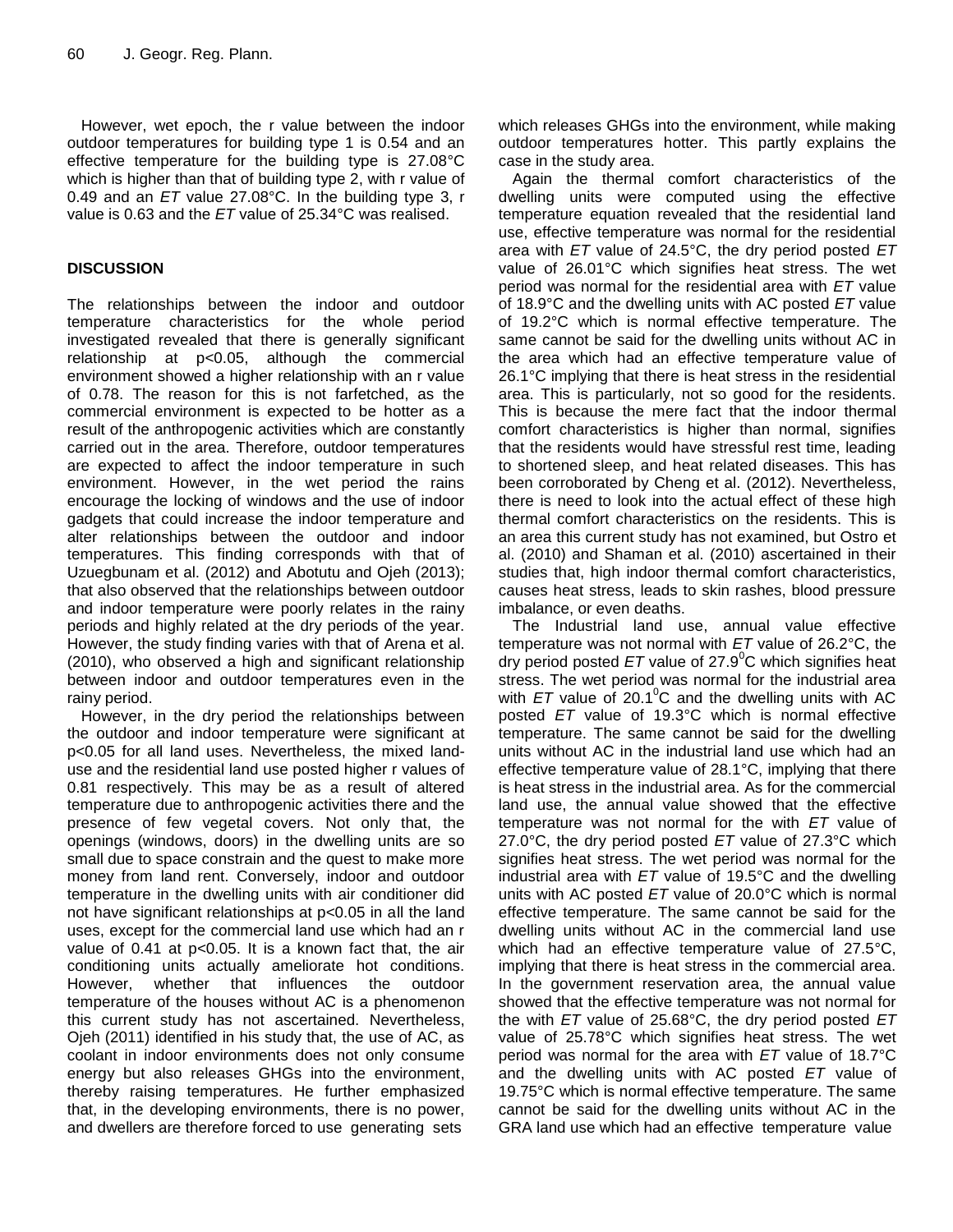of 25.8°C implying that there is heat stress in the GRA area. Furthermore, in the mixed land uses, the annual value showed that the effective temperature was not normal with *ET* value of 26.05°C, the dry period posted *ET* value of 26.91°C which signifies heat stress.

The wet period was normal for the area with *ET* value of 20.64°C and the dwelling units with AC posted *ET* value of 20.64°C which is normal effective temperature. The same cannot be said for the dwelling units without AC in the mixed land use which had an effective temperature value of 26.64°C, implying that there is heat stress in the mixed land use. Looking at the findings shows that, the rainy periods have considerable influence on effective temperature characteristics in the study area, because the rains carry along with it cool and moist air that have considerable cooling effects on not only the indoor temperature but also on humans (Barnett and Astrom 2012; Mavrogianni et al., 2012; Nguyen et al., 2014; Ostro et al., 2010; Shaman et al., 2010; Shoji et al., 2011; Strand et al, 2011).

Nevertheless, the relationships between the outdoor and indoor temperature characteristics and the effective temperatures reached in relation to the calibrated building types showed that building type one (Stone coated roof, parapet, Pop ceiling, window (casement, Single Hung, Bay, Awning, Arched), ceramic floor tiles) was generally higher in the study area. This is followed by type two (Long spam roofing sheets, PVC ceilings, sliding windows, ceramic/cement/rug/plastic carpet floors) and the next is the type 3 (Metal zinc/Asbestos roof, louvers/wooden windows, cement/terrazzo floor, asbestos ceilings). This indicates that the materials used for building the dwelling units have some role to play in the effective temperature reached. Of course, the wooden windows and louvers are designed in such a way that there are openings even when they are locked. This causes wind exchange when air blows into the building and also allows the evacuation of hot indoor air. The same cannot be said of the other building types. Some of the paraphernalia used in those types of buildings, such as the windows and the roof types (parapets, PVC ceiling, etc.) do not allow exchange of indoor winds. This affects the thermal comfort characteristics in such building in the study area. This idea has also been established by Ojeh (2011) and Abotutu and Ojeh (2013).

## **CONCLUSION AND RECOMMENDATIONS**

From the study it can be concluded that, the indoor thermal comfort characteristics in the study area were affected not only by land use but also by outdoor temperature and building characteristics. This therefore means that, there is need to apply some adaptive and palliative measures as suggested below:

(i) There is need to create more windows and doors in buildings to improve ventilation in already built houses.

Also, in buildings that such adjustments are not possible, windows and doors should be opened often to improve ventilation, especially in the dry periods.

(ii) Buildings should be constructed baring the meteorological controls of the area in mind. That is, there is need to put in mind the windward direction so that the windows be placed towards it to facilitate ventilation in the buildings.

(iii) The standards for building constructions, which entails, the sizes of windows, doors, number of windows, fence size and building material types, should be followed in the area.

(iv) There is need to model out building designs that suits the type of climate characteristics prevalent in the study area, as against the current borrowed building designs in the area. This will allow the creation of building designs with better ventilation.

### **CONFLICT OF INTERESTS**

The authors have not declared any conflict of interests.

#### **REFERENCES**

- Abotutu AA, Ojeh VN (2013). Structural Properties of Dwelling and Thermal Comfort in Tropical Cities: Evidence from Warri, Nigeria. International Journal of Science and Technology 2(2):18-27.
- Arena L, Mantha P, Karagiozis AN (2010). Monitoring of Internal Moisture Loads in Residential Buildings. Available at: https://papers.ssrn.com/sol3/papers.cfm?abstract\_id=1761413
- Barnett AG, Astrom C (2012). Commentary: What measure of temperature is the best predictor of mortality? Environmental Research 118:149-151.
- Cheng V, Ng E, Chan C, Givoni B (2012). Outdoor thermal comfort study in a sub- tropical climate: A longitudinal study based in Hong Kong. International Journal of Biometeorology 56(1):43-56.
- Efe SI, Aruegodore PC (2003). Aspect of Micro climates in the Nigerian Rural Environments: The Abraka experience. The Nigerian Journal of Research and Production 2(3):48-57.
- Efe SI (2006). Climate characteristics in Abraka, Delta State, Nigeria. In: Akinbode A, Ugbomeh BA (eds.), Abraka Region, Central Books Ltd., Agbor, pp. 6-15.
- Efe SI (2010). Spatial variation in acid and some heavy metal composition of rainwater harvesting in the oil-producing region of Nigeria. Natural Hazards 55(2):307-319.
- Google Earth (2016). Google Earth Timelapse update shows Earth from 1984-2016. Available at: https://earthengine.google.com/timelapse/
- Iyorakpo J (2015). Impact of Rapid Urbanization on Environmental Quality in Yenagoa Metropolis, Bayelsa State-Nigeria. European Scientific Journal 11(23):255-268.
- Koppen W (1918). Klassifikation der Klima nach Temperatur, Niederschlag und Jahreslauf. Petermanns Mitteilungen 64:193-248.
- Mavrogianni A, Wilkinson P, Davies M, Biddulph P, Oikonomou E (2012). Building characteristics as determinants of propensity to high indoor summer temperatures in London dwellings. Building and Environment 55:117-130.
- Nguyen JL, Schwartz J, Dockery D (2014). The relationship between indoor and outdoor temperature, apparent temperature, relative humidity, and absolute humidity. Indoor Air 24:103-112.
- Ojeh VN (2011). Thermal Comfort Characteristics in Warri and Environs, Delta State, Nigeria**,** an unpublished M.Sc Dissertation in the Department of Geography and Regional Planning, Delta State University, Abraka.
- Oluwafemi K, Akande OK, Adebamowo MA (2010). Indoor Thermal